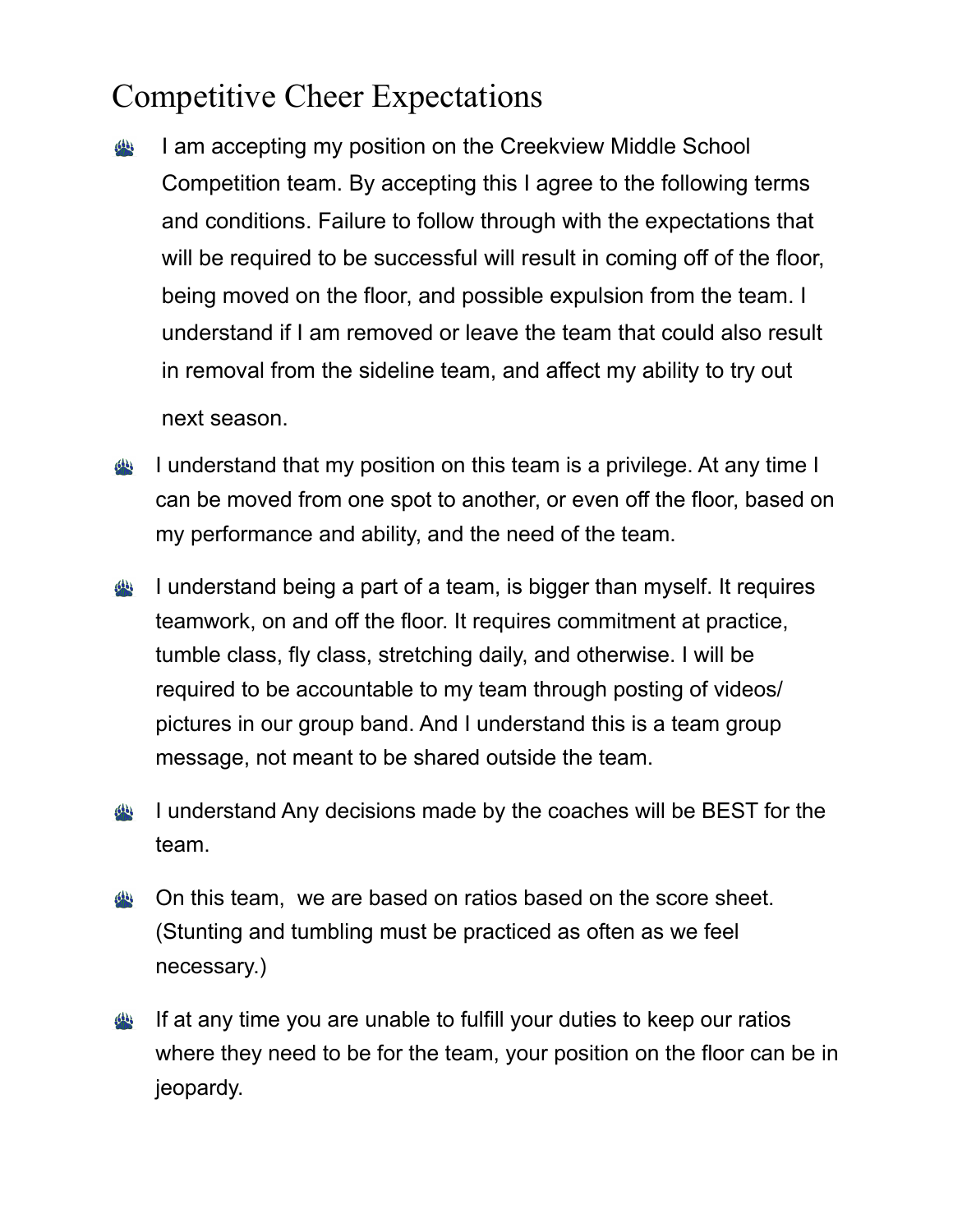We have a different sickness policy as things currently stand, and we  $(1)$ expect the athlete to be at practice otherwise. If an illness or symptom occurs, contact the team rep or Coach. If an injury occurs we may require a doctors note to excuse you. *If absence becomes a problem/ this is a team sport, there is not a bench of athletes ready to go in for you. Only you can fulfill your role, and the team suffers if you are not at practice.* 

*Sitting out in practice is unexcused without a doctor's note. ( after 1 practice) If the athlete is injured enough to sit out, we need to go ahead and see a doctor so we can make the best plan for the team.* 

- I understand that being a teenager, there can be drama; however, **NO**   $\left(\frac{1}{2}\right)$ **DRAMA** will be tolerated with this team ! (**parents or athletes**). This is difficult to enforce in middle school, it can not affect the "mats", please help us encourage that it will all be fine and work itself out. Do not allow your athlete to speak badly about another child, and do not speak about another child, or coach, or decision ( at all) especially in front of your athlete. **When you as the parent question the coaches decisions openly, or speak negatively , IT TRANSLATES TO PRACTICE THE FLOOR AND THE TEAM**. These kids will argue, they will hurt each others feelings, and have their feelings hurt. If we continue to encourage them to be kind, show grace, it will work out. Sometimes we have to encourage them to let it work out amongst themselves.
- If at any point the coaching staff becomes aware of any drama, you will  $\left(\frac{1}{2}\right)$ be reprimanded, and possibly removed from the team at coach's discretion. If the drama is an adult, we may ask you to not attend team events.
- $\left(\frac{1}{2}\right)$ If at any point you are removed from the team, ( or leave the team) there is **NO** refund. *And if you have a balance due it is still expected to be paid. We really expect all athletes to fully think about and commit before*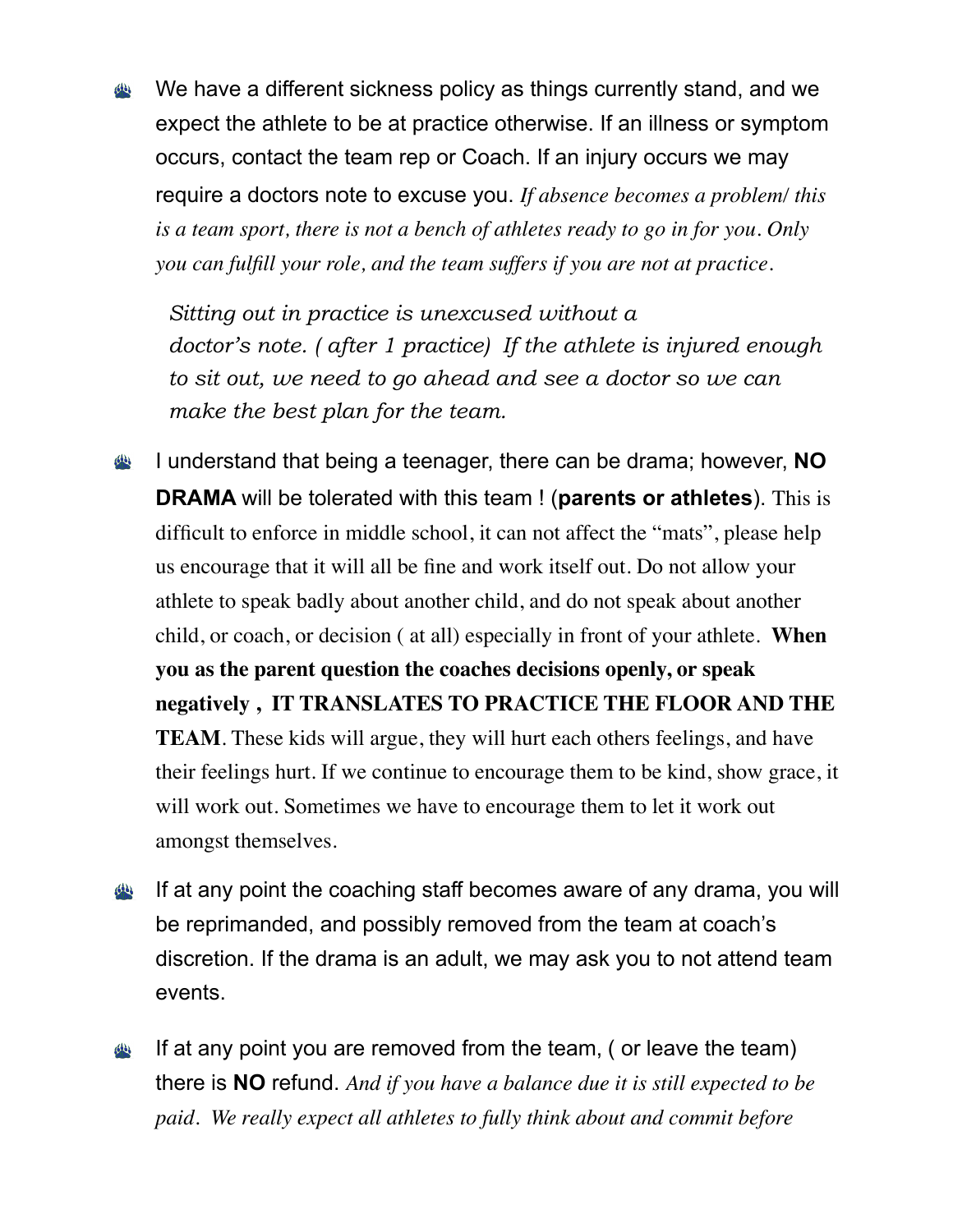*taking this position. Quitting a team is a HUGE deal. It is hurtful to the team, and causes distress. We view athletes quitting a team as a liability. There will be times you are not "happy" or its hard, you will be busy, October will be the busiest! . However the reward for pushing through is worth it. It is our goal to raise up young adults capable of hard things, as well as cheerleaders. To teach them it is about more than themselves is a very rewarding quality they can grown in.*

- We will not discuss another athlete with any other athlete or parent.  $\frac{1}{2}$ We EXPECT the same of you.
- Anything (skill, spot) in the routine is not up for discussion. *This includes your Childs roll on the team. The athletes make a team, not a position, that position can and will change most likely. 90% of the time it is not about your athletes skill, it is about the routine. Remind your athlete being on the team is enough, and their success does not depend on "point jumper" or "Last pass" etc. When a parent is ok and supportive, it DOES translate to the athlete. We dont know how else to say that if you are ok if your flier comes down, they will be too, if you support the coach in the fact the athlete got moved in jumps, they will be ok to. However if your response is, "absolutely not, Im calling them immediately , you hurt the respect and relationship between the athlete and the coach. Encourage your athlete to talk to THEIR COACH! Your athlete may come off the competition floor at some point, ( or out of a stunt) based on their ability to complete their tumble/ stunt/ dance etc position. This doesn't mean they are off the team, and are still expected*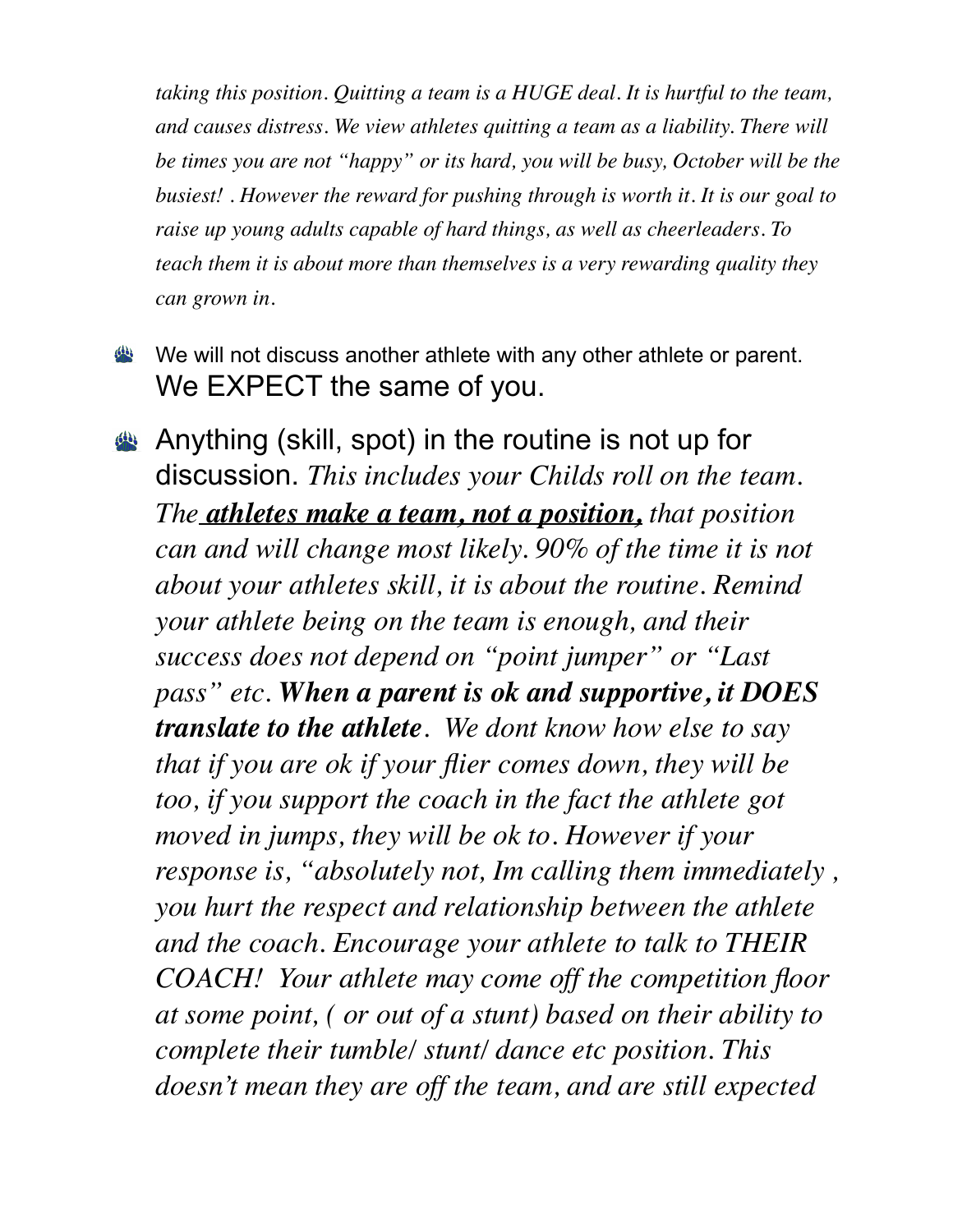*at all practices, and team events- it just may mean they are not competing that week.* 

- If you feel that you need to discuss something within the routine, please contact us outside of practice. Not right after practice ( or at a competition). Also, if you are upset, we ask for a 24 hour rule, and that you remember, they are middle school aged. Their perception is often just that, their perception. We will also remember this when they talk to us.
- If you feel that you need to discuss finances, please contact Tiffany or Deann.

We love all of our athletes and families. This is a demanding sport just like any other. It is intense and we are here to support you and your athletes. Please know that we are tough on them, practice is hard, physically and mentality. Our goal is to be successful competitively speaking, but also to raise up strong community leaders and capable young people.

If situations arise, that deem it necessary to add to this list, we reserve the right to do so. By signing below, I have read and agree to the Terms and Conditions of accepting this position on the Creekview Middle School team.

\_\_\_\_\_\_\_\_\_\_\_\_\_\_\_\_\_\_\_\_\_\_\_\_\_\_\_\_\_\_ Athlete's Signature /Date

Parent's Signature /Date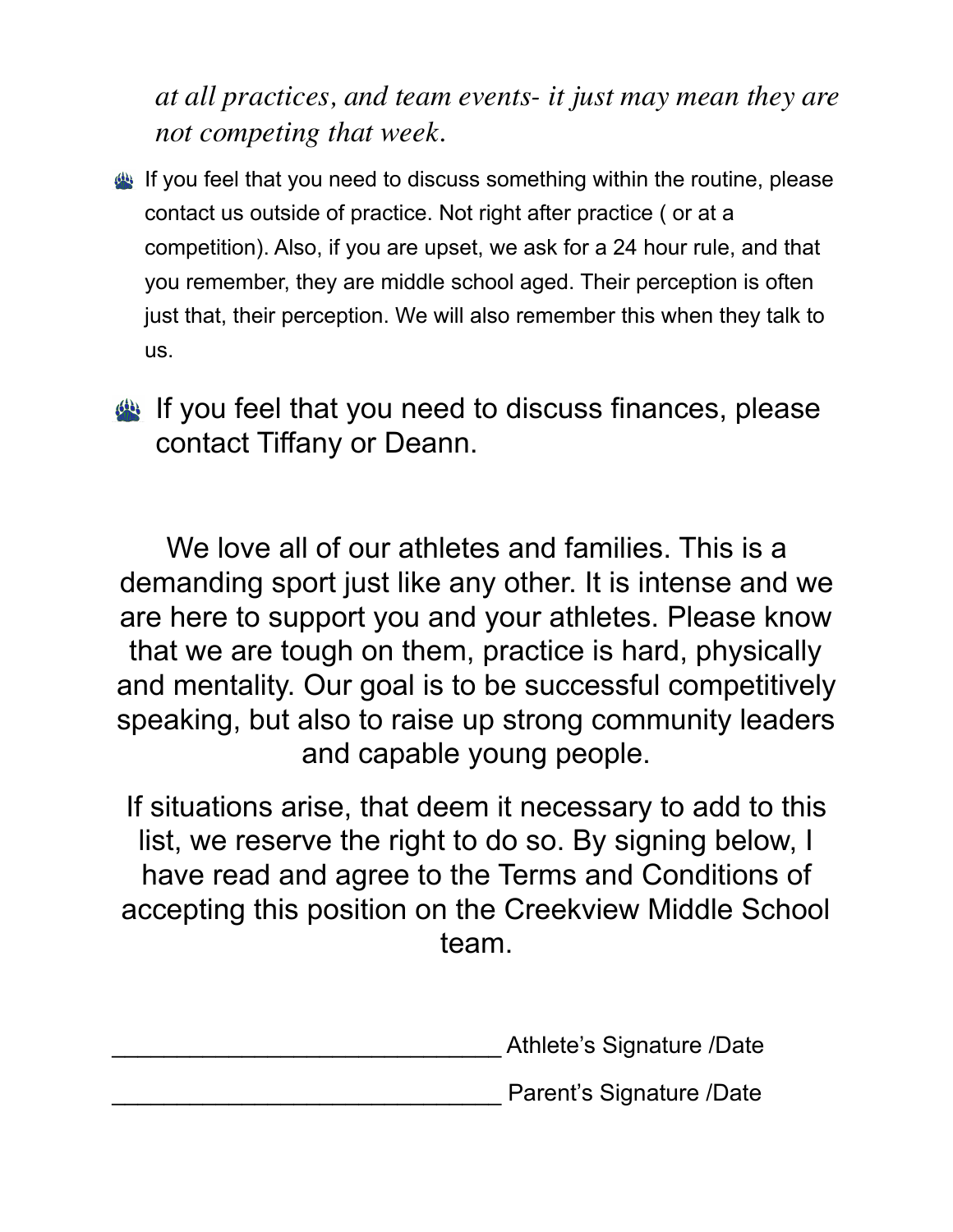

### **Creekview Cheer Constitution**

**Philosophy:** We are a united Cheer family here at Creekview. We support all sports and extracurricular programs with the utmost integrity. We are dedicated to lifting the spirit of Creekview by committing ourselves to building a program that supports and encourages athletes to be well-rounded, responsible, and positive in all aspects of their life. We are dedicated to setting the best example possible for all present and future Grizzlies.

**Purpose:** The purpose of this sport shall be to promote and uphold school spirit, to develop a sense of good sportsmanship among students, and to promote the safety and integrity of cheerleading.

#### **Uniforms:**

A. Uniforms are the property of each cheerleader. All items required are expected to be taken care of and be competition ready.

B. Do not iron or dry clean the uniforms. Follow laundry directions on the uniform tag and do not remove the tags from the uniform.

D. All cheerleaders are required to wear proper under garments that have been approved by the coach.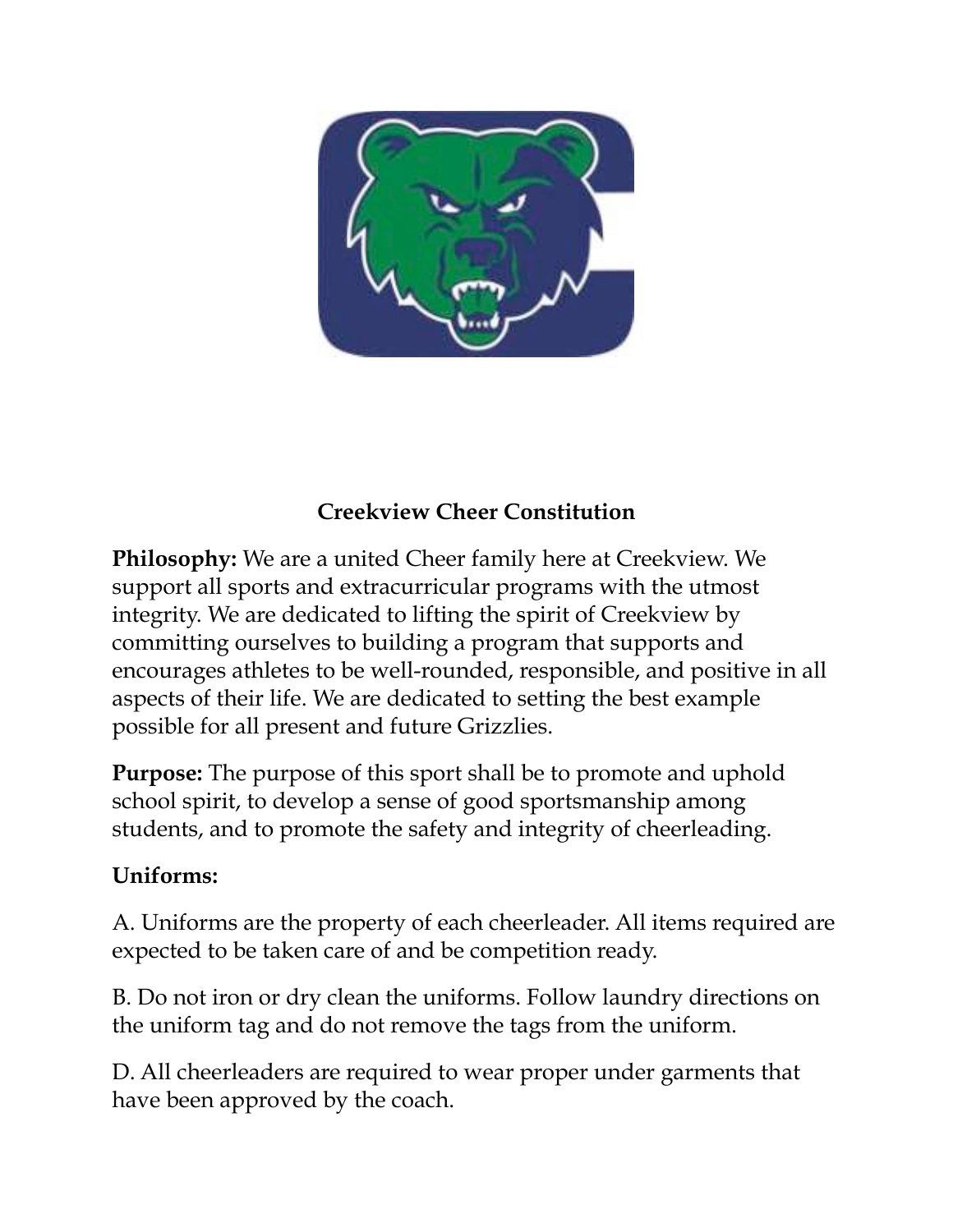E. Uniform attire includes warm up capris, white no show socks, white nfinity cheer shoes, bloomers/spandex (navy), sports bra,( that has regular straps as to not show through the uniform). Comp bow, uniform bodysuit and skirt, and warm up jersey. All cheerleaders are required to have all items on competition day. Practice wear is also required to be maintained and worn properly. And your Creekview Comp backpack

## **Attendance: Competition/Practice:**

- Cheerleaders must attend all practices, competitions meetings, team building events, and fundraisers during the season. If not their spot on the mat may be changed, and if fundraisers are not participated in there will be a financial charge on your account to compensate.
- You are expected to arrive 15 minutes before the time you are scheduled to be there. (15 Minute Rule) If you are on time you are late. This includes all cheer events: practice, camps, or competition. You are expected to have eatten, and have ample water! DO NOT MAKE A MESS OR LEAVE YOUR TRASH AT THE GYM OR ANY PLACE WE ATTEND!
- You are expected to fully participate in all practices. If there is an injury that would keep you from participating for more than 1-2 practices the coach may ask you to get a doctors note. Competition Cheer is a physically and mentally demanding sport. There are times things will hurt. We need you to understand the difference in hurt or injured, when do I push through, and when do I need rest. If I am injured at practice I must tell my coach before I leave.

### **Practice/ Competition: ( This is a general rule of thumb, read as it applies to competition) Attire:**

A. All cheerleaders are expected to arrive in their CLEAN uniform/ practice wear and prepared to practice or compete. This includes your hair up, in a bow!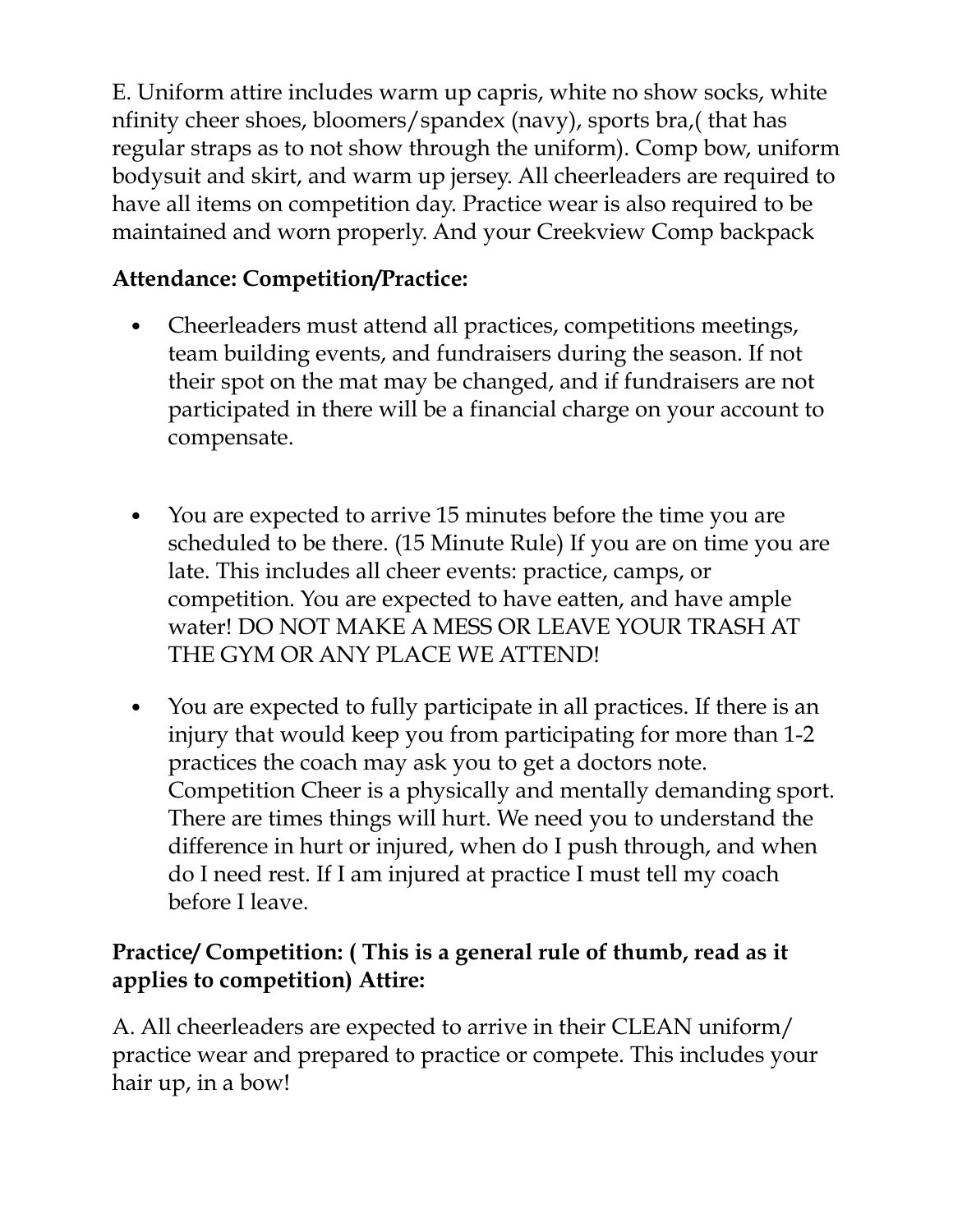B. All cheerleaders must wear the assigned practice clothes at all practices and events. At practice, hair must be pulled away from the face with a bow!

C. Fingernails must be kept at an appropriate length: if they can be seen from the palm side, they must be cut. Only clear nail polish will be allowed at comps. NO TIPS, Nothing but a bare, nail.

D. No jewelry of any type will be allowed including: earrings, rings, bracelets, watches, belly rings, necklaces, nose rings, tongue rings, etc. Medical alert tags may be taped to the body Not even rope bracelets/ anklets, or a hard tie around the wrist!

No Glitter whatsoever in accordance with GHSA rules.

### **Banquets:**

A. Cheerleaders must attend the post season banquet .

## **Fundraising:**

A. During the year, cheerleaders will participate in fund raising projects. Each cheerleader is expected to raise funds for its operational costs, clinics, uniforms, and other cheerleader accessories. Often it applies directly to your athlete!

C. Each fund-raiser will have a team minimum. Fund-raisers cover purchases such as our mats, uniforms, team building events, and possibly a portion of fees. You will be notified prior to each fund-raiser the amounts of the team minimum.

D. Parents are expected to participate in the fundraising process. You are required to be at all fundraising events unless the coach has stated otherwise.

## **Financial Commitment:**

**A.** Purchases and reservations are made based on your commitment to this team. We will try to work out arrangements with you, but all balances must be paid. This includes on time, and even if you are removed, or choose to leave the team, your balance is expected. Items for the cheerleaders will not be handed out until payment is made.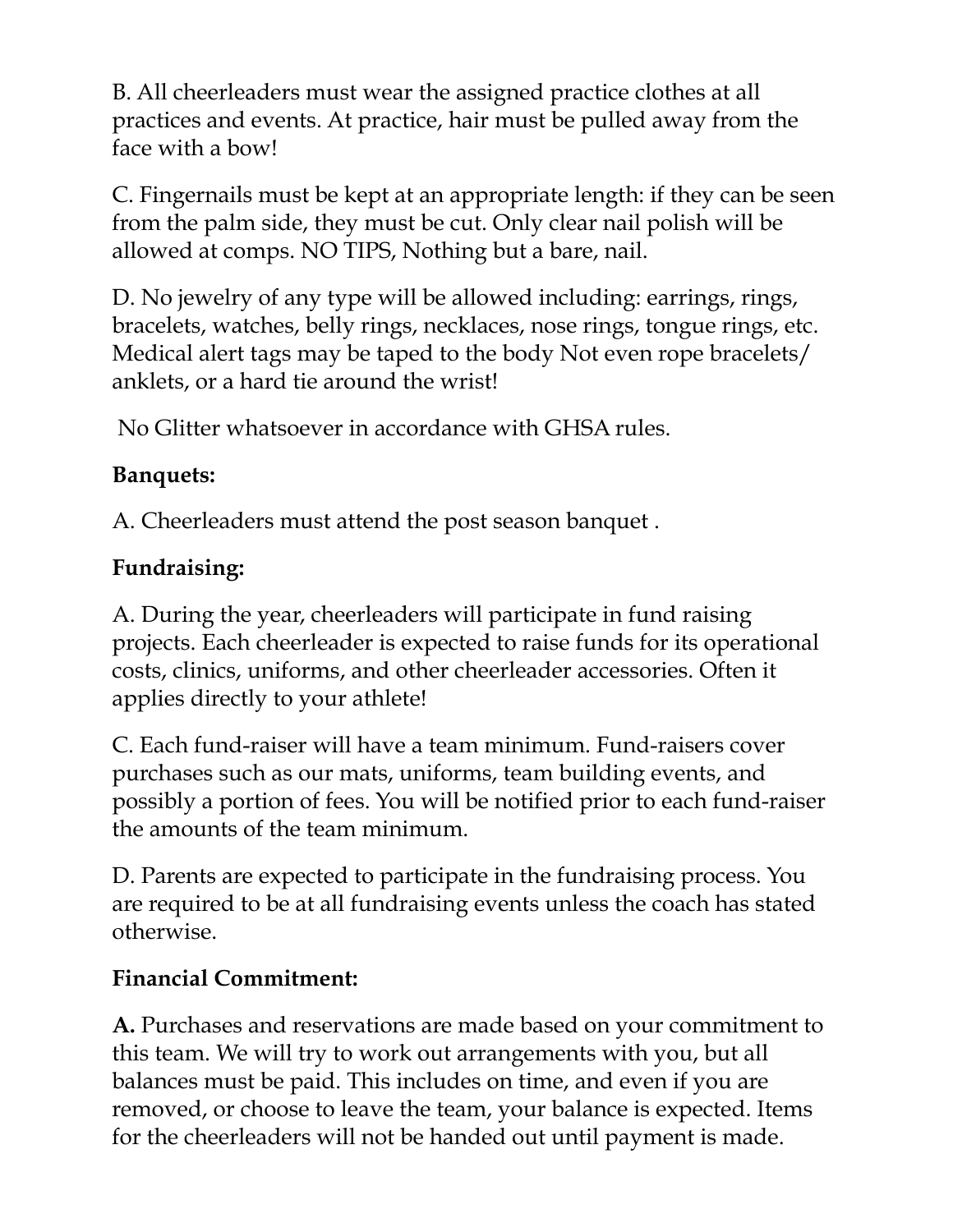#### **Cell Phone Policy:**

- Any time you are with your team, whether it be team building events, practice, games, or competitions, you are not to be on your cell phone. Your cell phones must be put away, and they must not ring during practice or competitions. WE DO NOT WANT TO SEE THEM!
- Break-time during practices, and competitions are NOT the time to check your phone. Your coach will allow you to call your parents in the event that practice is running late or early, etc...
- You are expected to be a member of your teams BAND app to be up to date on all communication , and be active in a positive manner in the group.

#### **Creekview Comp Reputation**

Attitude:

- Anytime you enter practice, games, or competitions, you must have a positive attitude. You need to leave all cares, worries, concerns, or issues at the door.
- When you are at practice you need to have respect for all persons in the building which include ALL coaches, teammates, school officials, other coaches, parents etc...

#### **School Appearance:**

• All cheerleaders must uphold the school's code of conduct and dress code while they are on school grounds for any reason. If in uniform, or official practice wear you must display expectations of being a Creekview Comp athlete. Ears and cameras are everywhere, and what you say, how you act, and what you do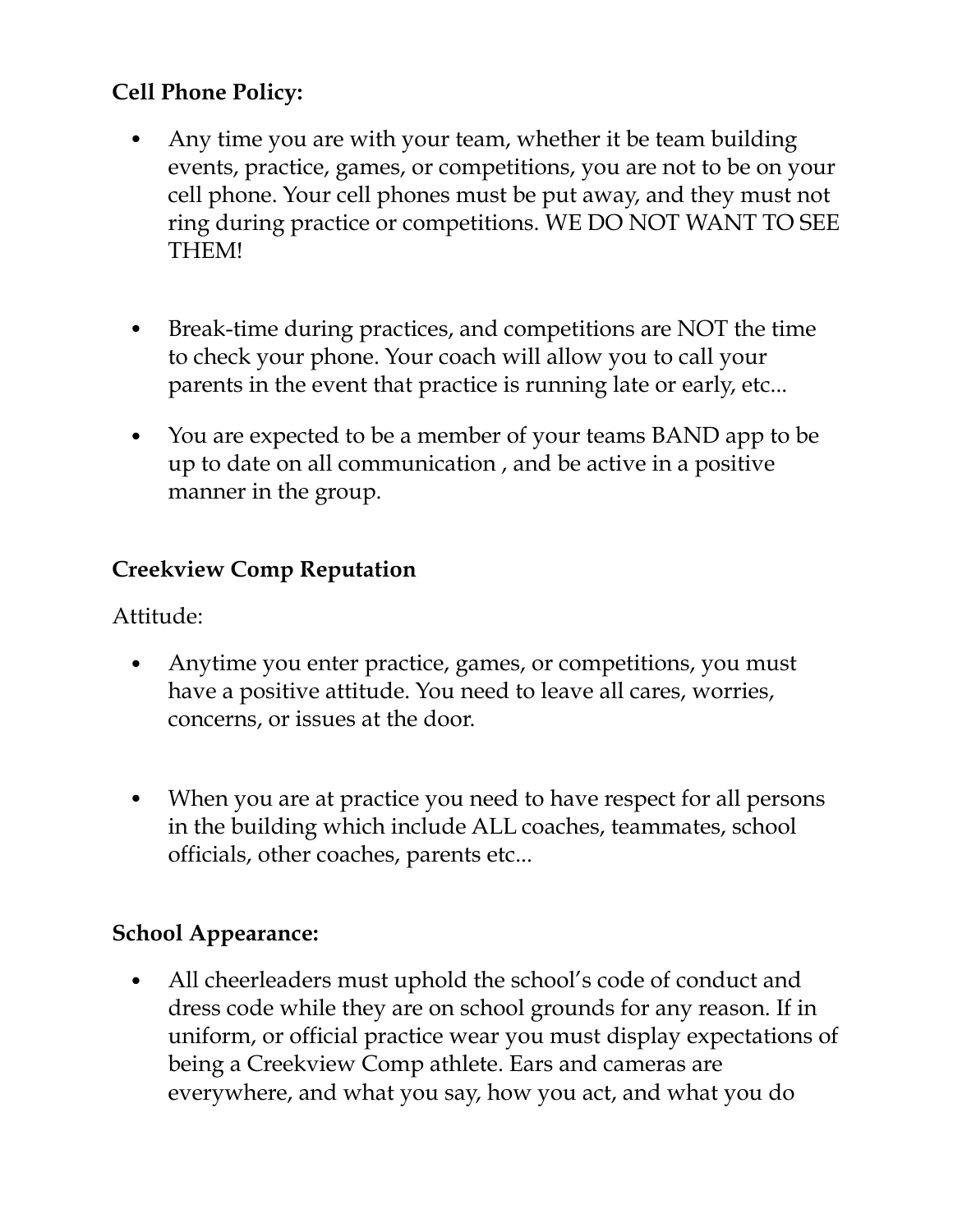matters. It will get back to us.

• Cheerleaders are LEADERS, and we lead by example.

#### **Social Media:**

- Think before you post! Be kind, and be a good example. You are a Creekview Cheerleader and that means others will be watching you. Be careful of your content! Even the lyrics to a song in a dance you may be doing on tic tok.
- Rule of thumb: Don't post anything that you don't want your coach, parent, grandparent, or school administrator to see.

### **Drugs and Alcohol:**

A. If a cheerleader is caught with drugs or alcohol and is given a citation ,the cheerleader has 5 days to report the incident to the coach.

B. The situation will be handled as deemed by the coach and board.

### **Consequence Policy**

The consequence policy applies to all cheer events. The coaches have the right to change or bump a punishment at their discretion depending on the severity of the behavior.

**\*\*Please Note: If you quit before or during your season, then you will not be able to receive a refund for any money that has been paid to any of the Creekview Cheer programs if the date of quitting is after the first order is placed. Also, you MAY not be eligible for the next season try-outs for the teams that you previously quit. This policy extends to each cheer team that your cheerleader is a part of. If you quit one team or both, then it is a possibility that you will not be eligible to try-out for the next season. This also includes if your cheerleader has been removed from the team. This is also at the discretion of the coach and board.**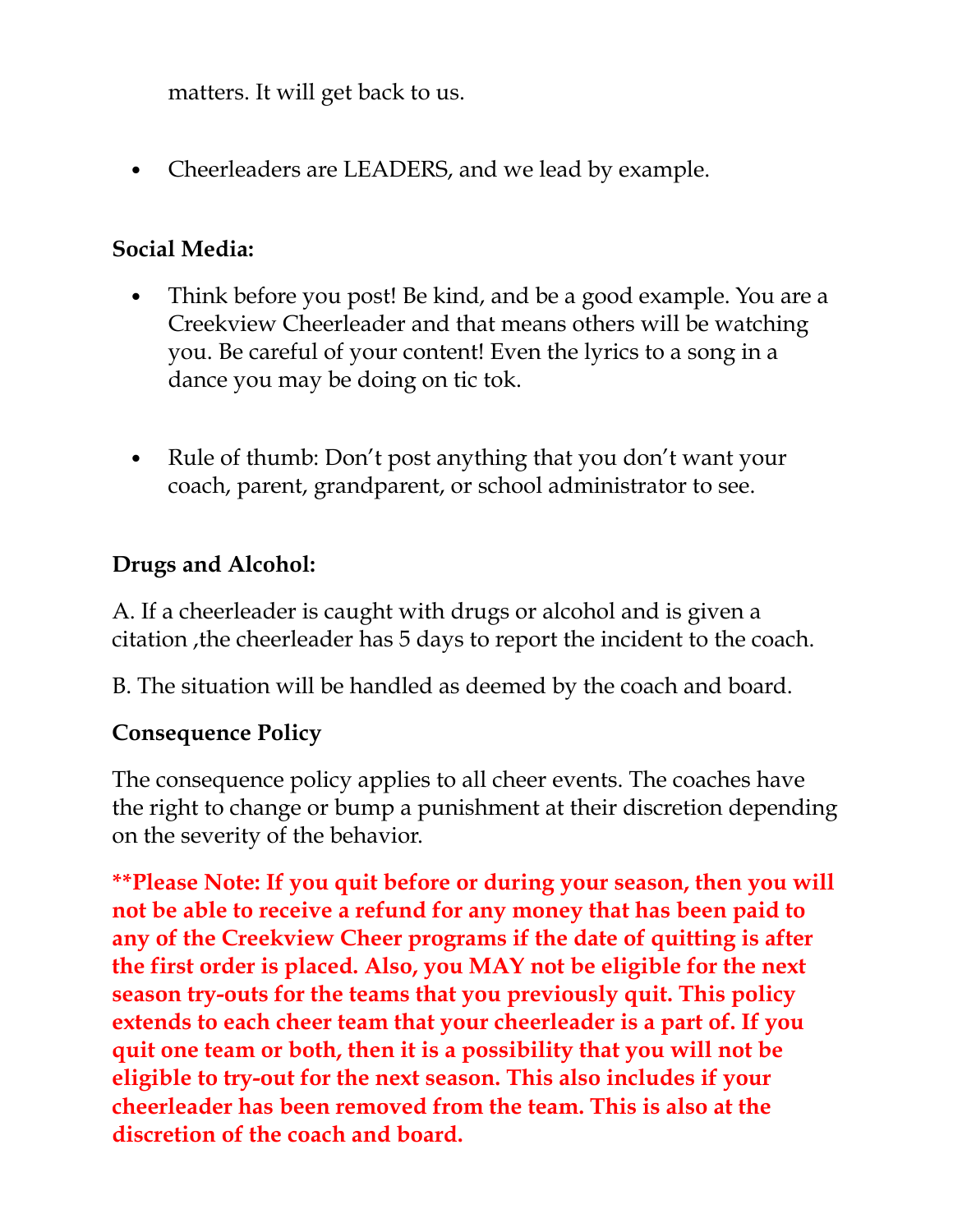#### **Agreement/Signature**

Now that you have read the Creekview Cheer Constitution, you are required to follow the specified expectations and must sign below. This form must be signed by you and given to your coach to continue to tryout or participate in the Creekview Cheer Program.

By signing this document, you are agreeing to uphold the rules and expectations of this program for the entirety of the season. If for any reason you break your agreement, then you will be subject to the consequence policy or removal from the team.

\_\_\_\_\_\_\_\_\_\_\_\_\_\_\_\_\_\_\_\_\_\_\_\_\_\_\_\_\_\_\_\_\_\_\_\_\_\_\_\_\_\_\_\_\_\_\_\_\_\_\_\_\_\_\_\_\_\_

\_\_\_\_\_\_\_\_\_\_\_\_\_\_\_\_\_\_\_\_\_\_\_\_\_\_\_\_\_\_\_\_\_\_\_\_\_\_\_\_\_\_\_\_\_\_\_\_\_\_\_\_\_\_\_\_\_\_

\_\_\_\_\_\_\_\_\_\_\_\_\_\_\_\_\_\_\_\_\_\_\_\_\_\_\_\_\_\_\_\_\_\_\_\_\_\_\_\_\_\_\_\_\_\_\_\_\_\_\_\_\_\_\_\_\_\_

\_\_\_\_\_\_\_\_\_\_\_\_\_\_\_\_\_\_\_\_\_\_\_\_\_\_\_\_\_\_\_\_\_\_\_\_\_\_\_\_\_\_\_\_\_\_\_\_\_\_\_\_\_\_\_\_\_\_

Cheerleader's First and Last Name (Print)

Cheerleader's Signature

Parent Name (Print)

Parent Signature Date

\_\_\_\_\_\_\_\_\_\_\_\_\_\_\_\_\_\_\_\_\_\_\_\_\_\_\_\_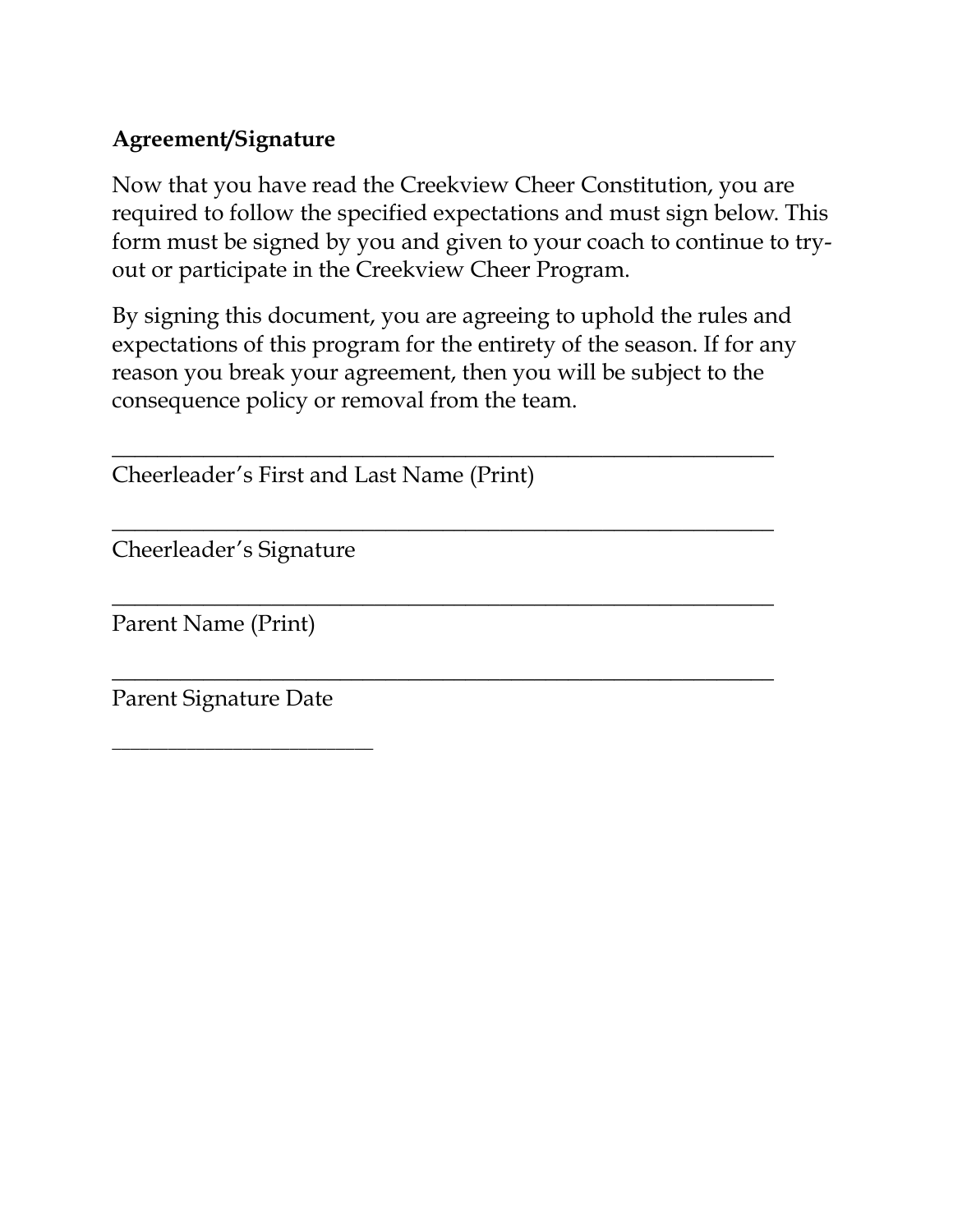## 2022 **This will be signed after making the team.**  Cheerleading Signature Page

## **Constitution**

I,\_\_\_\_\_\_\_\_\_\_\_\_\_\_\_\_\_\_\_\_\_\_\_\_\_\_\_\_\_\_\_\_\_\_\_\_(cheerleader) have read the CHS cheerleading constitution and agree to abide by all policies. I realize that if I fail to do so, I may be removed from the squad. I, (parent) have read the CHS cheerleading constitution, and I agree to assist my child on upholding the policies stated. I understand that if my child fails to abide by the rules and regulations, my child may be removed from the squad. I further agree to provide reliable transportation to and from all cheerleading functions. \_\_\_\_\_\_\_\_\_\_\_\_\_\_\_\_\_\_\_\_\_\_\_\_\_\_\_\_\_\_\_\_\_\_\_\_\_\_\_\_\_\_\_\_\_\_\_\_\_\_\_\_\_\_\_ (Cheerleader Signature) (Date) \_\_\_\_\_\_\_\_\_\_\_\_\_\_\_\_\_\_\_\_\_\_\_\_\_\_\_\_\_\_\_\_\_\_\_\_\_\_\_\_\_\_\_\_\_\_\_\_\_\_\_\_\_\_\_ (Parent Signature) (Date) CODE OF CONDUCT I have read and agree to the terms set forth the Creekview High School CODE OF CONDUCT. \_\_\_\_\_\_\_\_\_\_\_\_\_\_\_\_\_\_\_\_\_\_\_\_\_\_\_\_\_\_\_\_\_\_\_\_\_\_\_\_\_\_\_\_\_\_\_\_\_\_\_\_\_\_\_ (Student/Athletes Name) (Date)  $\Box$ (Parent Signature) (Date)

I understand the financial obligation and agree to pay all costs.

\_\_\_\_\_\_\_\_\_\_\_\_\_\_\_\_\_\_\_\_\_\_\_\_\_\_\_\_\_\_\_\_\_\_\_\_\_\_\_\_\_\_\_\_\_\_\_\_\_\_\_\_

external contract that the part of the Parent Signature)

(Date)

Inherent Risk Sheet I have read and agree to the terms set forth on the inherent risk form.

(Parent Signature) (Date)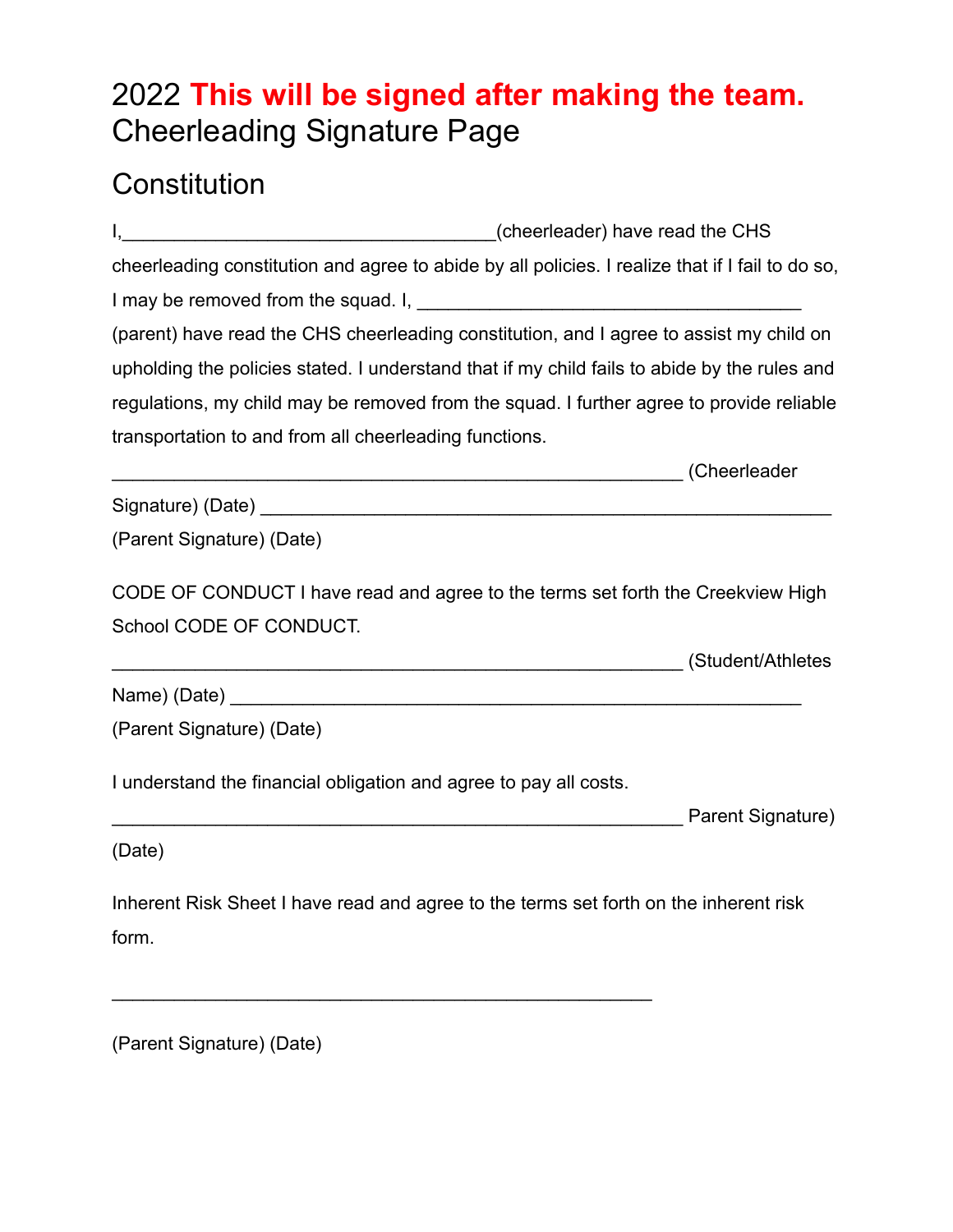#### **INHERENT RISKS OF CHEERLEADING**

Cheerleading is a sport and with any sport there is risk of injury. Cheerleading is an anaerobic/aerobic activity that includes jumping, stunting, motions, and tumbling. All physicals must be on file with the board before the student can participate in the sport, practices or clinic ( including tryouts). Coaches should be informed of any injury or chronic conditions.

Although the probability of injury is minimized if you practice correctly, there is always the possibility of one occurring. Injuries that can occur in cheerleading include but are not limited to the following: blisters, muscle strains, ligament sprains, joint and muscle soreness, abrasions, contusions, stress fractures, broken bones, spinal cord injuries involving paralysis and even death. However, if you take certain precautions, the possibility of such injuries may be largely decreased. Be sure to abide by the following:

- 1. Never stunt or tumble unless a coach is present.
- 2. Always practice in the presence of a qualified coach.
- 3. Always warm-up appropriately before cheering (practice and comps) and stretching.
- 4. Do not attempt a stunt that you do not know how to perform safely and that has not been cleared by the coach.
- 5. Always use attentive spotters when stunting.
- 6. Always use mats or a grassy area when stunting during practice.
- 7. Always cheer in an area free from obstructions.